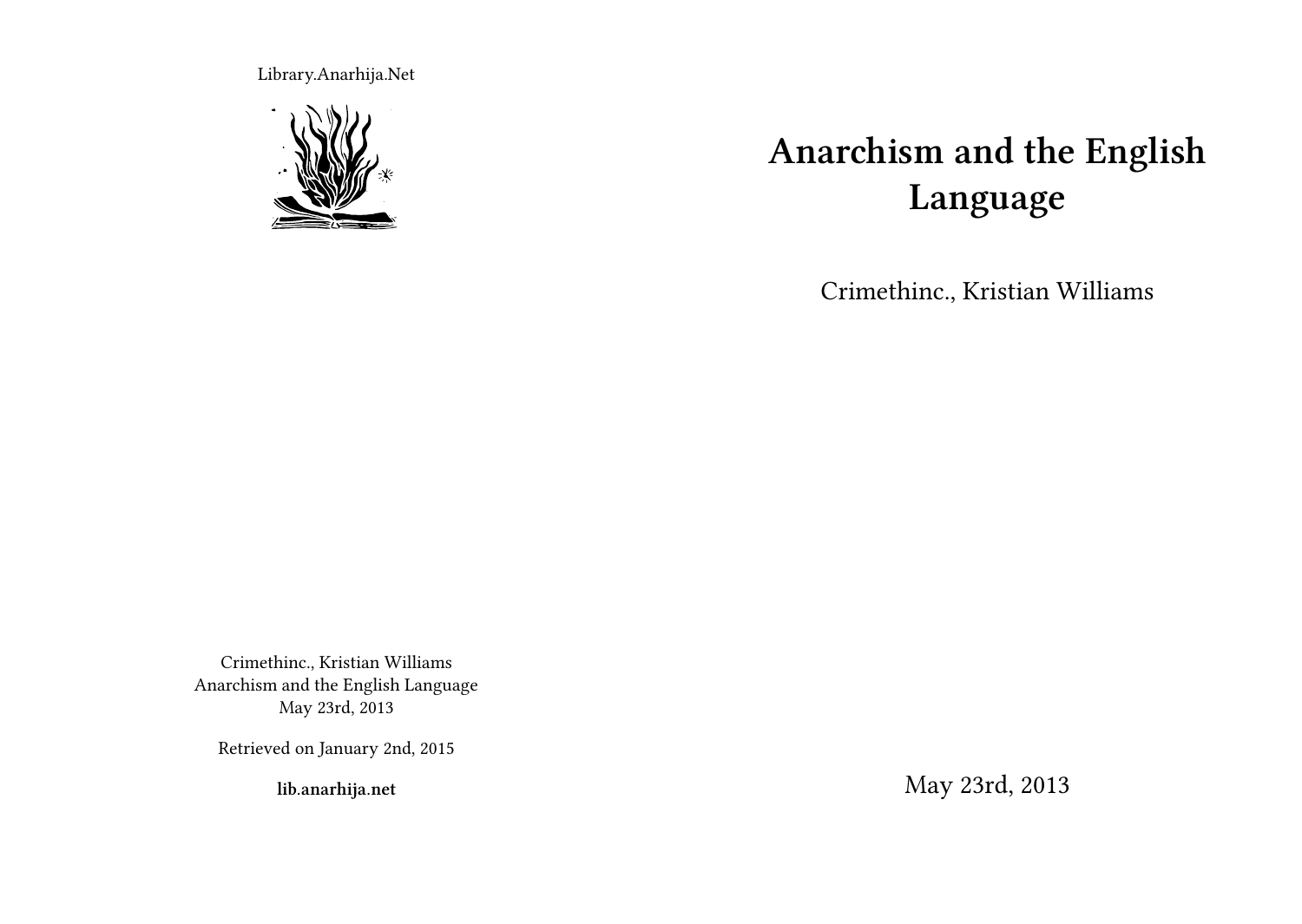## **Contents**

| Anarchism and the English Language 3    |  |
|-----------------------------------------|--|
| English and the Anarchists' Language 11 |  |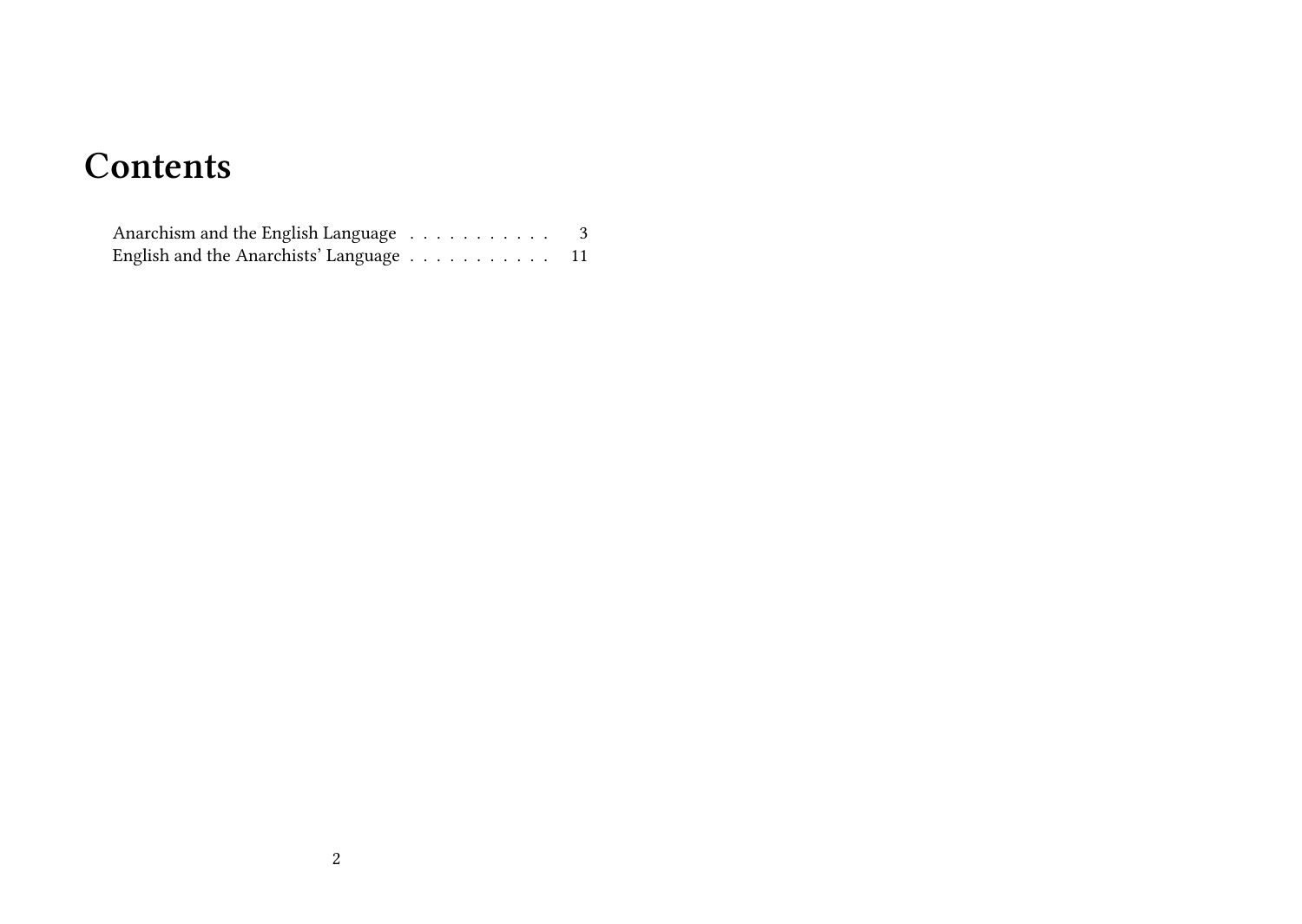#### **Anarchism and the English Language**

*Kristian Williams*

George Orwell, in his classic essay, "Politics and the English Language," makes the case that "the English language… becomes ugly and inaccurate because our thoughts are foolish, but the slovenliness of our language makes it easier for us to have foolish thoughts."

The vices Orwell catalogued—vague phrases, dying metaphors, jargon, and general pseudoscientific pretentiousness—all help to sustain our boring prose. But worse, they also produce a stagnant and stifling mental atmosphere in which *thought* is commonly replaced with the automatic recitation of certain prescribed words or phrases "tacked together," as Orwell memorably put it, "like the sections of a prefabricated hen-house."

The effect on readers is certainly bad enough, but the implications for writers are more serious still. Sometimes, of course, vague and shoddy prose—and the readiness with which such is accepted makes it possible for a writer to deliberately pass off one thing as another, or to hide bad reasoning in a rhetorical fog. More often, however, a well-meaning writer just accepts the standard currently in use and out of witless habit uses language that alters, obscures, or nullifies his own meaning. In such cases, the writer, too, is the victim: he means to say one thing, and says another; or, he means to say something, but says nothing instead.

This dynamic poses special problems for anarchism, as a mode of thought that shuns orthodoxy on principle and should be above defrauding an audience in the fashion typical of politicians and their parties. Anarchists face the further problem that, through clumsiness and inattention, our ideas become unintelligible. This destruction of meaning occurs at many levels simultaneously: It is impossible to convince people of an idea if one cannot explain it; it is equally impossible to explain an idea if you do not understand it yourself; and it is impossible to adequately understand an idea if its only means of expression frustrate any efforts to define or ana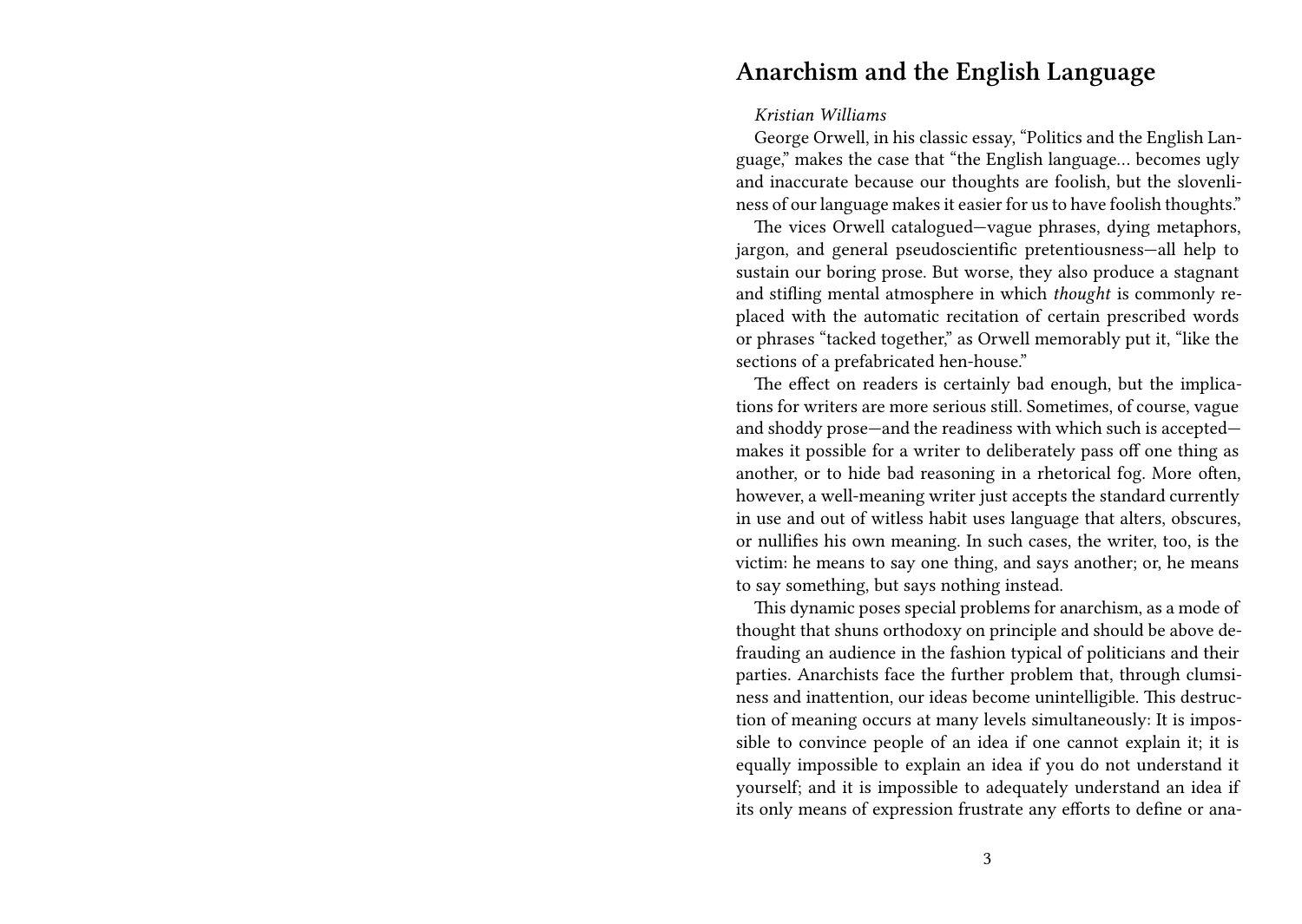lyze it. Through this process ideas are transformed into something like the Latin mass: we in the congregation may not understand the priest's ritual mumblings, but we believe that the words will save us.

Consider, for example, a sentence like "To be allies, cisgendered people need to check their privilege."

Such a sentence is, by contemporary anarchist standards, utterly unremarkable and may even be regarded as a truism. And it contains several features that make it representative of the type of writing I am discussing. The first thing one ought to notice is the unattractive and the peculiarly un-persuasive quality of the language. Simply reading the words, it is very difficult to accept that only a single century separates this writing from the prose of Edward Carpenter or Peter Kropotkin.

Even apart from its plain ugliness, the writing is indecipherable to the uninitiated. It is dense with vague jargon terms, and offers not a single original turn of phrase, nor an image of any kind. Of its brief ten words, one—*cisgendered*—only exists in certain marginal academic departments and in a very narrow sliver of the political spectrum. Three others—*allies*, *check*, and *privilege*—are everyday English words that here take on specialized meanings. And one of these is so ambiguous as to render the sentence practically meaningless: Does *check* mean to examine, or to verify? Does it mean to physically block (as in hockey), or threaten (as in chess), or to decline a bet (as in poker)? Does one check one's privilege the way one checks one's coat at the theater, to be retrieved again after the show? Like a lot of moralistic language, this phrase manages to be prescriptive without actually being instructive: it offers us a command, but it lacks the necessary specificity to actually tell anyone what they should do in any real-world circumstance.

I'm not complaining here that the language is difficult—on the whole it is not—but that it is unsalvageably vague. It is, or should be, a problem if your idiom makes it impossible for other people to grasp your ideas; but how much worse is it if your language helps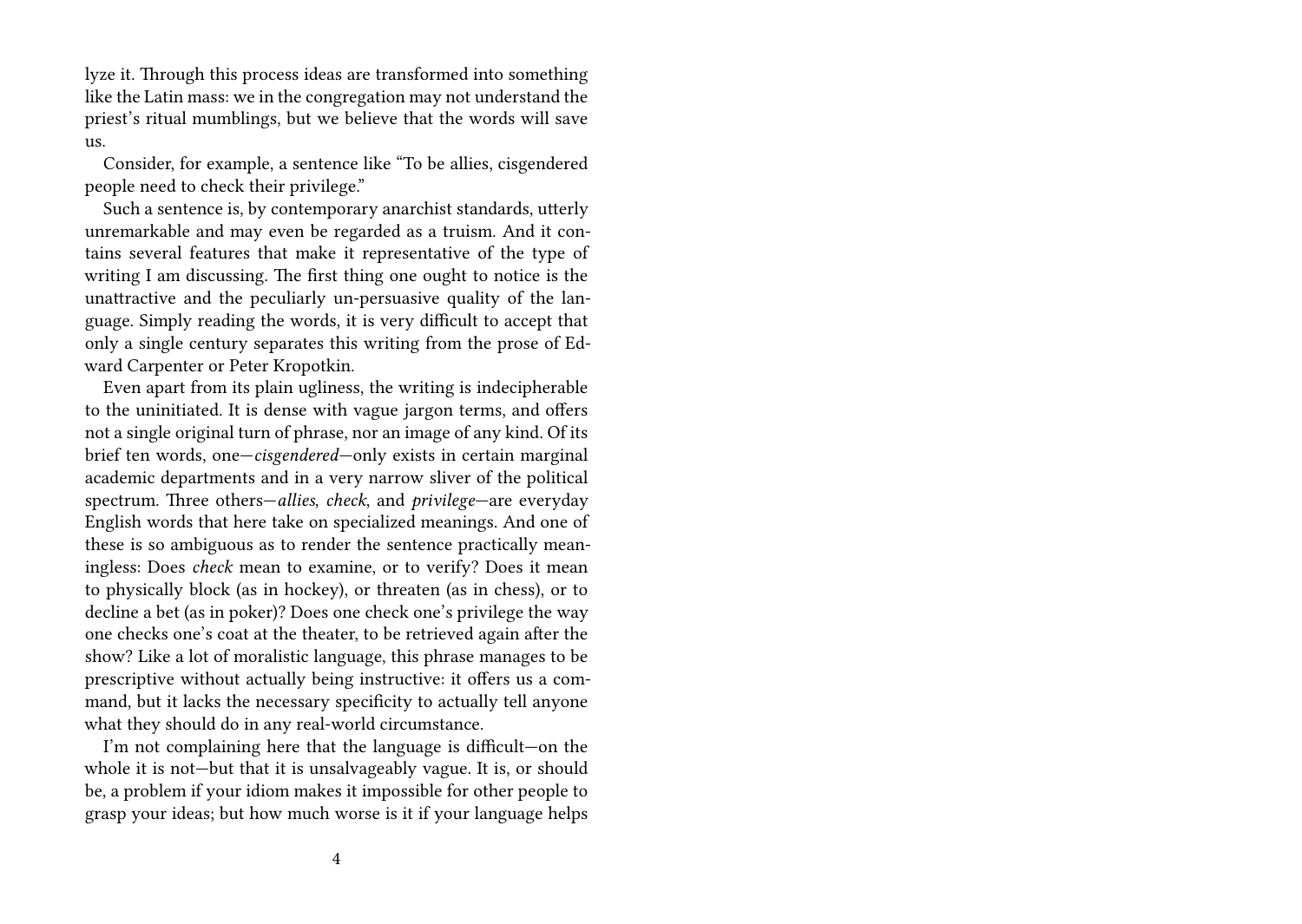When in Rome, do as the Vandals do: *sack it.* Axe clichés and replace them with a coinage of your own mint. Topple the Tower of Babel, the imperial project of imposing a unitary logic on language and thought.

Forget about writing properly! *Barbarians to the barbarricades!* WRITE BARBAROUSLY!

you to hide your meaning even from yourself? To a very large degree, the language here is standing in for thought. People who write this sort of thing may have some general idea of what they are trying to say—but they needn't have. They've absorbed the correct words, the way a child memorizes the Pledge of Allegiance, without much concern as to whether the words correspond to anything in particular, either in the real world or even in one's imagination.

My above example is drawn from queer politics, but one could easily multiply the cases if one so chose. (For instance: "The black bloc became a mere facet of the totalizing spectacle.") All branches of anarchism—primitivists, syndicalists, insurrectionists, CrimethInc.—are similarly guilty, though the required code words and the preferred rhythm of the language may vary somewhat from one clique to the next. One need only pick up any issue of any anarchist publication—no matter what faction it represents—to find at least one example of similar writing.

Many of the words that occur most commonly in anarchist writing are used, I suspect, with no precise meaning in mind—or at times, with a meaning quite different from the typical usage. "Accountability," "community," "solidarity," and "freedom" are used, in the overwhelming number of cases, simply as markers to signify things we like or favor. When we read, for instance, that "organizers should be accountable to the community," we are each left to wonder who this relationship is supposed to involve, and are much less certain about what it is supposed to look like. Likewise, when we read that some group wants to "hold sex offenders accountable," it is a fair and obvious question what they propose to actually *do.* Do they want them to make a public statement of apology? Do they plan to beat them up? Or do they mean, by circular logic, that they will hold them accountable by calling for them to be held accountable? It is striking how seldom such questions are ever answered but it is more striking still how seldom they are actually *asked.* In both cases, the key word—*accountability*—has been invoked, and that is thought somehow to be sufficient.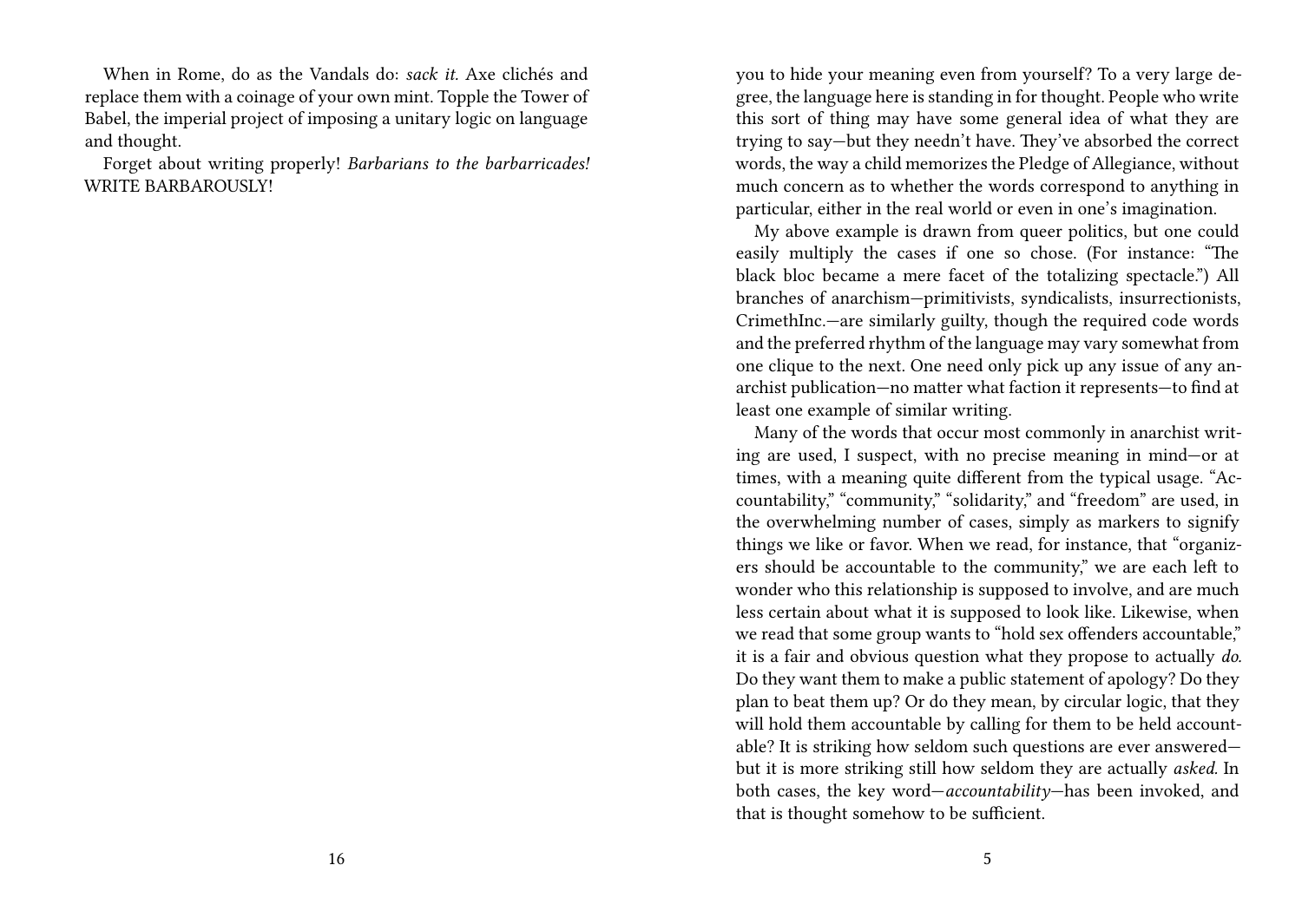Too often, the point of writing this way is not so much to communicate a specific idea to some real or potential readership. The words serve instead to indicate a kind of group loyalty, an ideological border between our side and the other side: we believe *this,* and they don't. Or rather: we talk in *this* way and say *this* sort of thing; *they* talk in some other way, and say some other sort of thing.

Adopting the proper style allows one to demonstrate how radical one is. And it is a symptom of one's writing being shaped by concerns, often suppressed concerns, about orthodoxy. It becomes important, not only to think the right thoughts, but also—sometimes even more so—to use the right words, as though one needs to punch in the correct code, but doesn't need to remember why that particular series of letters was selected in the first place.

Underneath this practice of mental mimicry is the sense that words are imbued with a kind of mystical essence—some being good, others bad—irrespective of context or the use to which they are being put. The policing of language is one result, usually in the form of self-censorship but sometimes under public pressure. (I was recently chastised, for example, for using the word *riot*; the more vague *uprising* or *rebellion* being preferable.) Once euphemism begins to creep in, it is a short distance to travel between political politeness and pure dishonesty. At the same time, and following from the same impulse, much of our rhetoric takes on a ridiculously inflated quality. Protests become uprisings, on the one hand, while a drunken fight is described as "acting out" (unless, for other reasons, we label it "abuse"). In either case, the tendency is to write according to what *should have happened* under the terms of one's own favorite theory, rather than struggling to discover and describe events as they actually occurred.

The tendency toward rhetorical inflation is driven, I believe, by a desire to make ourselves seem bigger, better, or more important than we are—even if the only people we fool are ourselves. "Actions" sound tougher than "protests" or "rallies," even if all we do at these "actions" is walk about with signs. And it is rather embarrasschist author's task is not to put up fencing but to pull up surveyor's stakes, it is beside the point whether every reader derives the same sense from a sentence; the more widely diverging their responses, the better. Some Rorschach tests are worth more than expressions that convey the same information to everyone—and nothing else.

Besides, those who are convinced that *they* speak precisely—yet see imprecision virtually everywhere they look—rarely communicate well with others. That's not how communication works. It is a mutual undertaking, for which rulebooks are no more useful than they are for any other kind of voluntary relationship. When it comes to communication, the proof of the pudding is in the eating, as the saying goes. Which anarchists are most widely read outside the anarchist milieu?

Here we have returned to a centuries-old debate. Do we side with the lucid prose of William Godwin, or the incandescent poetry of Percy Shelley? The sober Murray Bookchin, or the intoxicating Hakim Bey? Apollonian argumentation that frames anarchism as the culmination of the Enlightenment, or the Dionysian romance of an assault on Western civilization?

But who remembers William Godwin? A conservative minority within the anarchist movement has always held that we should be even more serious and scientific than our foes. But anarchists should concentrate on our strengths. Most people are drawn to the anarchist project by the desire for the wild and mysterious, for something ineffable. This is the same philosopher's stone that distinguishes great art from scrupulous writing—that makes it *worth* violating the rules—that makes it worth writing at all. No amount of obfuscation can make up for its absence, but neither could any degree of accuracy.

Therefore, in defiance of Orwell and our own better judgment, we are compelled to conclude: *Write barbarously!* Build your arguments on the slopes of Vesuvius! Send your prose into uncharted seas! Break with common sense and convention in such a way that *everyone else joins in!*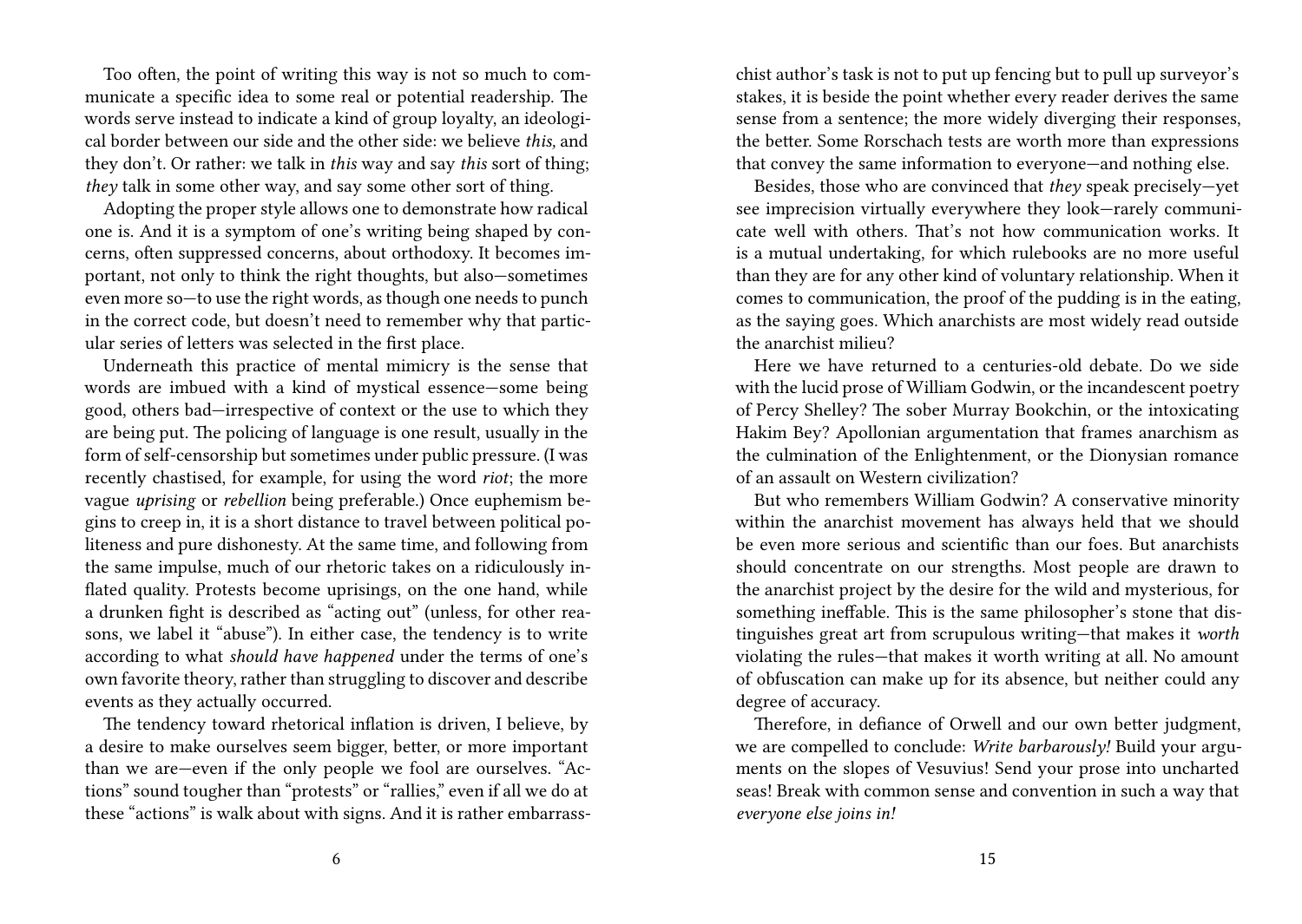A strict focus on accuracy alone would never produce a Lewis Carroll or a Kathy Acker—two authors whose work hints at the kind of anarchic style we are postulating. What is Orwell himself remembered for today—his essays, or his novels? His logic, or his neologisms? His politics, or his thoughtcrime? If not for the vitality of his imagination, his realism would never have reached us. He invented Newspeak to portray how language can be used to limit thought, but paradoxically he needed *new language* to convey this idea.

And then there is the problem of bad writing that is *better* than good writing. We remember the famous Audre Lorde quote—"The master's tools will never dismantle the master's house"—precisely because, on the face of it, it is patently false. It sticks in our minds; it is an enigma, a knot we can't stop trying to untie. The same goes for the mixed metaphors of Peter Gelderloos; we may be "defenestrating the stranglehold" long after we have forgotten David Graeber's methodical formulations. The cheerful excesses of youth will always outshine more prudent prose, to the despair of editors and other pedants. Anarchists should make the most of this, not fight it.

Good writers are generally intelligent, but some truly great writers are idiots savants. As one reviewer wrote of AC/DC, "One brain cell less and it wouldn't have worked; one brain cell more and it wouldn't have happened." The slogans punk rock bequeathed to anarchism, which have borne its resurgence as far as Indonesia, function precisely because of their mystical banality. "Two clichés make us laugh," wrote a certain Italian, "but a hundred clichés move us, because we sense dimly that the clichés are talking among themselves, celebrating a reunion."

Then there is the problem of non-representational expression. A humorless reactionary might charge that the best page of *Days of War, Nights of Love* is the one ripped out of every copy; but the true aesthete *knows* it is the best page because, more effectively than any other, it conveys a sense of limitless possibility. If the anaring in a political context to say "me and my friends," so instead we say "community" when we really mean "scene," and "scene" when we really mean "clique." But, isn't there the nagging suspicion that something has gone awry when we begin using the word "community" in a way that excludes our neighbors, the mail carrier, and members of our immediate family?

Once this pattern sets in, all sense of proportion washes out of our language. Descriptions of events shrink or swell, not according to any observable feature of anything that has happened, but according to an *a priori* formula. One need only glance at the statements issued by competing sides in some recent anarchist controversy—the latest instantiation of the perennial debates over violence and nonviolence, or militant action versus base-building, will do—to recognize that, the two sides do not just *disagree* about this or that specific incident, but where questions of fact arise, each side takes an attitude of almost perfect indifference.

The linguistic drift is dangerous because it makes honest discussion impossible. And, maybe more worrisome, people are surprisingly willing to fall for their own propagandistic tricks. A political movement cannot expect to succeed, or even survive, if it cannot face reality. But moreover, if its members in very large numbers *do* lose touch with the world beyond their own press releases and manifestos, the movement probably will not even *deserve* to survive.

Anarchists, of course, are not the only people to write as though the words don't matter. Much current writing is straightforward nonsense—not only political writing, but also advertising copy, academic prose, legal decisions, religious sermons, and love songs. But aside from the slipshod quality of contemporary English, and beyond even the special vices of political propaganda, anarchism has acquired several faults that are, more or less, distinctive.

For instance, we seem to have acquired the dubious habit of adopting an everyday word, narrowing its meaning, and turning it into a kind of jargon. The above-mentioned "allies," "privilege," "accountability," and "actions" are all examples—as are "process" (as a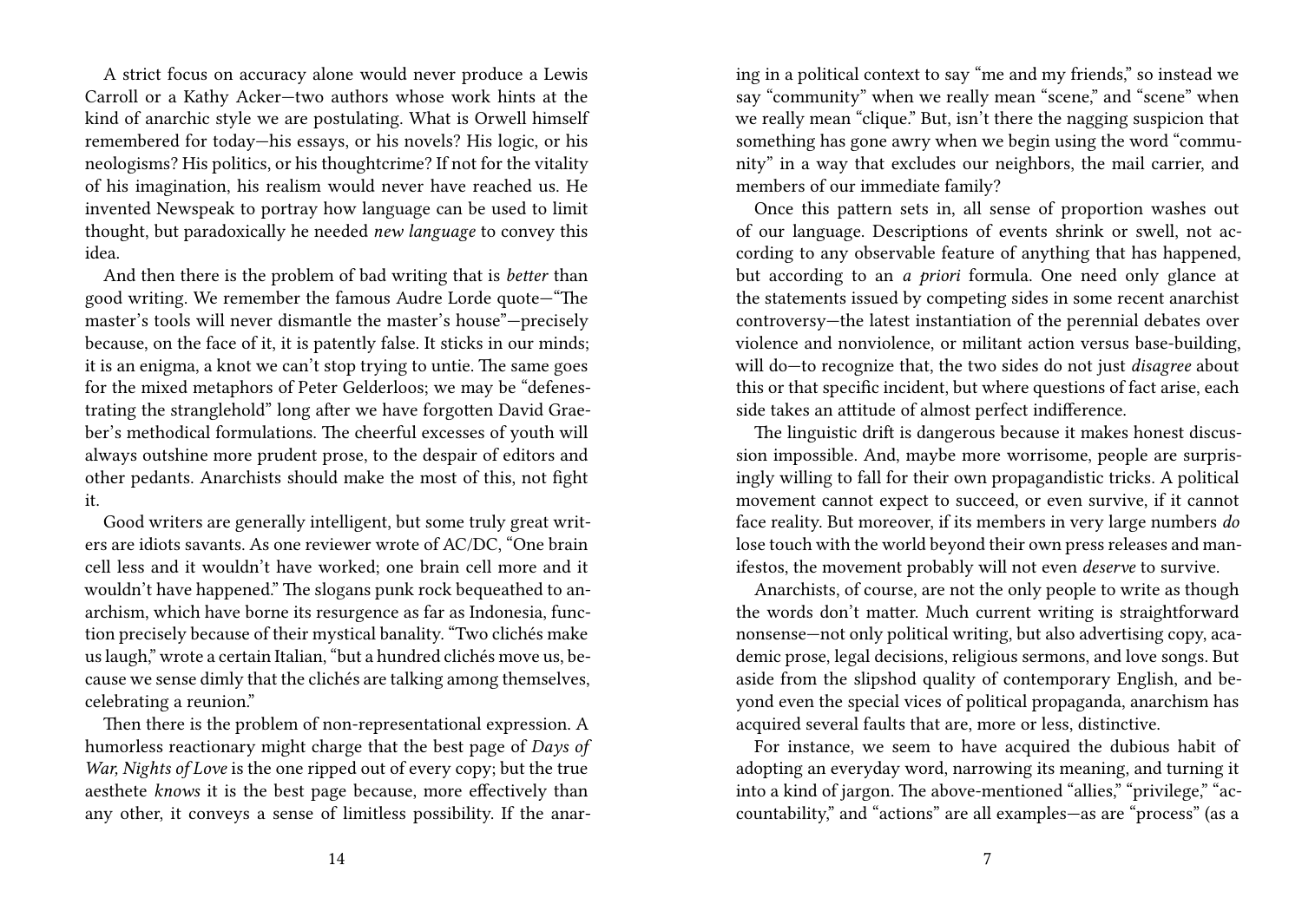verb), "facilitate," "recuperate," "lifestyle" (as an adjective), "bottomline" (verb), "spectacle," "safe space," "spoke" (noun), "care" (noun), and "harm."

Similarly, we sometimes take words that are necessarily relative and use them as though they were absolute. "Accessible" (or "inaccessible") and "alternative" are the chief examples. Nothing *just is* accessible. It must be accessible *to someone.* Likewise, something can only be an alternative *to something else.* Saying that it's an alternative to "the mainstream" is just question-begging.

More embarrassing still, many of our jargon terms are not even our own, but have been appropriated, or misappropriated, from other traditions—Marxist, Foucauldian, post-modern, feminist, or Queer Theory. There's nothing wrong with that on its own, and I personally admire a willingness to take good ideas regardless of the source. But we've started writing like undergraduates imitating their professors. We say "hegemony" when we really just mean "influence," and "contradiction" when we're talking about conflict, "performativity" instead of "behavior," and so on. The results of this imitative habit are sometimes pretty odd: because of Foucault, it is now common in political writing to refer to *people* as *bodies.* Thanks to Hardt and Negri, we talk about Empire rather than imperialism. And, in a related development, we commonly talk about Capital rather than capitalism, and do so in a way that makes it sound like an ill-tempered deity rather than an economic system.

Too often, too, we present simple ideas with complex language because we think it makes us look smarter, edgier, or more radical. We pepper our language with technical terms just to show that we've done our homework. There seems to be an agreement on the left that it is better to write in the style of badly-translated Hegel than to write like John Steinbeck. It is even easier, provided you don't care to be understood.

The problem of course is not with the words themselves. The problem isn't even with abstraction. Any effort to apply the lessons from one case to another necessarily involves some form of abstrac-

So if we begin with Orwell's demand to "Let the meaning choose the word, and not the other way about," we must end by using words in a manner that shakes them loose of their old meanings. When we speak, we shouldn't focus only on properly *designating* our ideas via language, but on *destabilizing* the language itself—showing how it is enemy territory and opening new points of departure.

Let's perform an example of this. Kristian urges us not to *write barbarously.* This sounds straightforward enough. Yet this loaded word, *barbarous,* comes to us from the ancient Greek onomatopoeia, βάρβαρος—it was a mockery of the foreigners whose incomprehensible speech ("bar bar bar") marked them as inferior to Greek citizens. Similarly, in the essay Kristian cites, Orwell called on his countrymen "to drive out foreign phrases" for the sake of "the defense of the English language." Orwell meant only to denounce jargon and abstraction, but in both cases we see how swiftly one could pass from demanding intelligibility to something more sinister. If our language is not neutral, it may be most dangerous when it is *most* intelligible. If that is so, our task as anarchists is to make language unfamiliar in a way that renders the ensuing confusion irresistible rather than off-putting.

Certainly, as Kristian points out, neologisms like "cisgendered" are not familiar to everyone. But if we stay within the bounds of language that is widely used in this society, we will only be able to reproduce consensus reality, not challenge it. How could we possibly challenge gender normativity in the same terms that maintain it? We have to invent new words, styles, and discourses that enable us to say new things while seducing others into the conversation. This calls for a dynamic rather than static understanding of the transmission of meaning—not to mention a little Dadaism. It calls for poetry rather than prose: *the third that is not given.*

When we approach writing thus, mere accuracy ceases to be our principle virtue. This explains some of the examples of powerful writing that fall outside Kristian's parameters.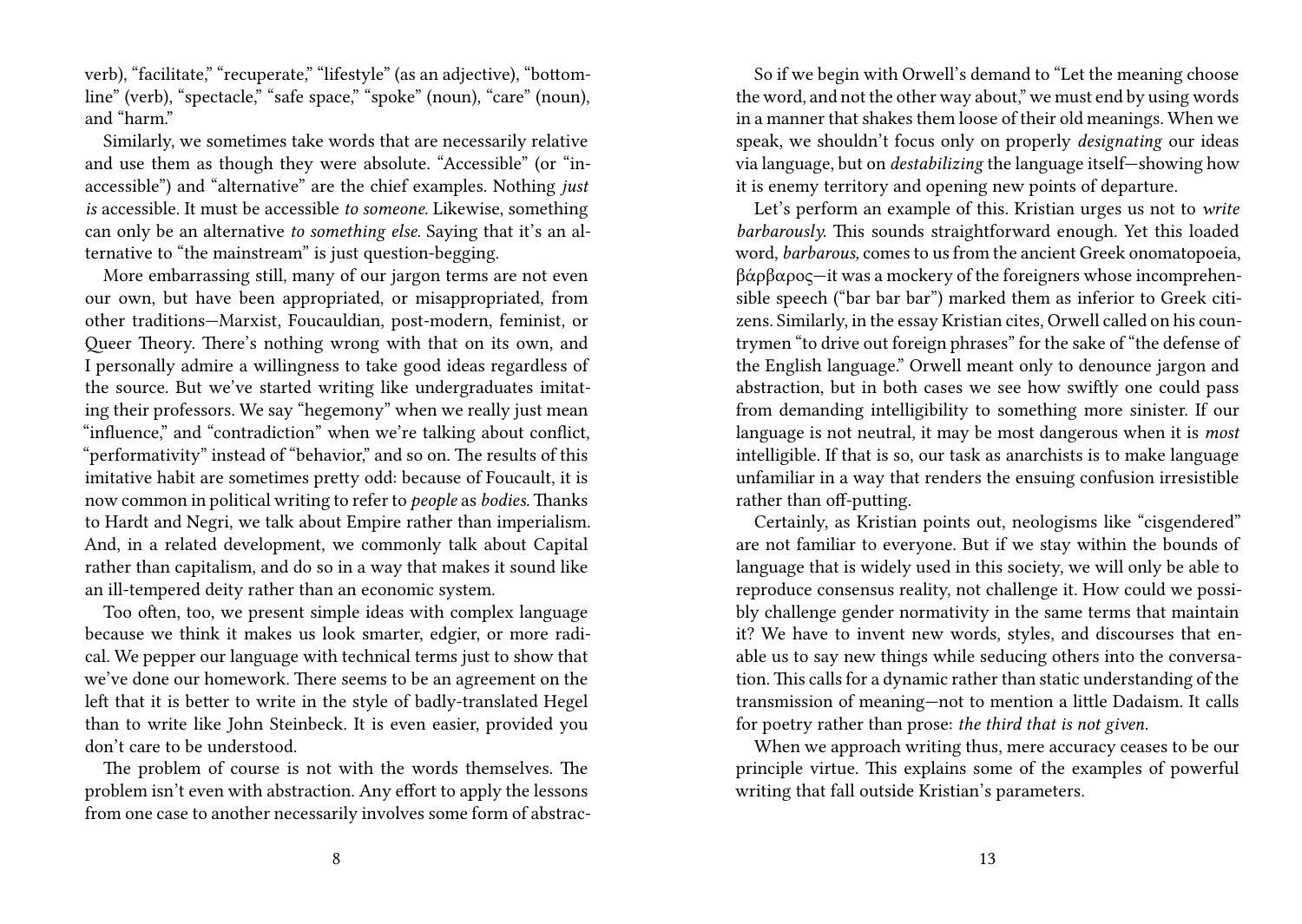lest his prescriptions be used against those who strike off in the right direction.

So given the choice between incoherent, insular jargon and the clear transmission of rational arguments, let us add another dimension to the discussion. We hypothesize a third pole—the mysterious third, the factor that effects change.

For the purposes of his argument, Kristian takes for granted that our language can adequately represent our ideas if we use it properly. But like any technology, language is not neutral; it incarnates the power relations of the society that produced it. It is generally easier to use contemporary English to convey the capitalist worldview than to express ideas or experiences outside it. There are submerged currents of resistance within English, as there are within every aspect of our society, but it tends to impose the values of the dominant social order.

When "legitimate" is inseparable from "authority" and drastically differing activities are defined as "violent" depending on who engages in them, an anarchist cannot trust words to represent her ideas the same way they represent those of politicians and pundits. This is not just a question of misuse, as if the words would *tell the truth* if they were used correctly. On the contrary, the language of politicians and pundits often appears more accessible than ours because the playing field is slanted in their favor. When we try to be more accessible, we sometimes end up making their points rather than our own.

In the face of such challenges, an anarchist has to bring the subterranean currents of resistance within the language to the surface in the course of making her case, or else she may not be able to make it at all. Moreover, as an anarchist, she must not establish new norms, but open up spaces of free play and uncertainty. Semantics is not just "the science of evading the point," as a comrade once quipped, but one of the most important battlefields on which the balance of power is determined.

tion. The problem is the avoidance of clarity in meaning. The solution, then, is not to simply to abstain from using certain words, or to substitute new jargon for old, but to do what we can to make our writing as clear as possible. We do that through the use of fresh imagery, of concrete detail, and by taking care to spell out precisely who and what we mean whenever we're tempted to invoke old spooks like "the people" or mystical processes like "struggle."

The point here is not simply to describe the present state of anarchist writing, but to reverse the trends that have brought us here. And while many of the examples in "Politics and the English Language" are now very much out of date, Orwell's advice remains sound. He offers one general principle, six rules, and six questions.

The principle is: "Let the meaning choose the word, and not the other way about."

The rules are:

- 1. Never use a metaphor, simile or other figure of speech which you are used to seeing in print.
- 2. Never use a long word where a short one will do.
- 3. If it is possible to cut out a word, always cut it out.
- 4. Never use the passive where you can use the active.
- 5. Never use a foreign phrase, a scientific word or a jargon word if you can think of an everyday English equivalent.
- 6. Break any of these rules sooner than say anything outright barbarous.

It is worth noting that, were there a contemporary anarchist style guide, nearly all of these rules would be reversed: *Only* use figures of speech that you are used to seeing in print; *Never* use a short word if a long word is available; If it is possible to add a word, *always* add it in; *Never* use the active voice where you might use the